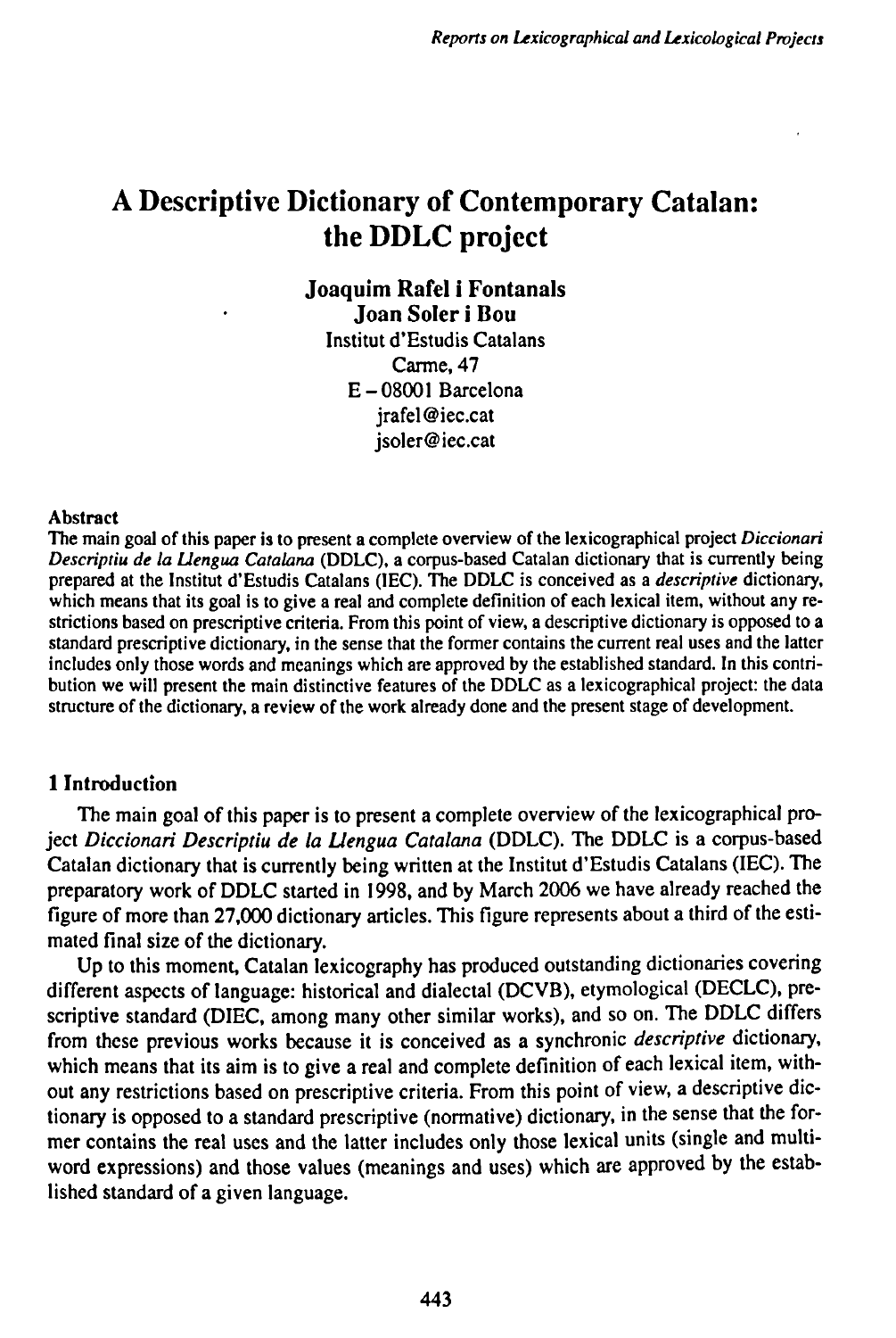In order to present this overview of DDLC, this contribution is divided into three parts: a) The main distinctive features of the DDLC as a lexicographical project.

- b) The structure of the DDLC.
- c) The review of the work already completed and the present stage of development

## **2 Features of DDLC**

Before presenting some of the most distinctive features of the dictionary, it should be said that one of the primary duties of the IEC is to act as the Academy for the Catalan Language. That means that one of its major responsibilities is to produce, maintain and update the standardisation criteria for the social use of the language. The initiative of launching a descriptive, instead of prescriptive, lexicographical work should thus be interpreted as a strategic decision in order to produce relevant data for the development of the IEC's ongoing standardisation tasks (cf. Rafel, 2000).

The DDLC is neither a conventional dictionary nor a theoretical or computational one. In terms of Geeraerts (1985), it could be defined as a *linguistic dictionary.* Thus, even though the DDLC does not pretend to be a theoretical dictionary, it shares some features with this kind of linguistic resource: it does not have a pragmatic nature and it does not pursue a pedagogical goal, it is conceived on the basis of *ex novo* research, it is based upon the highest degree of scientific precision, its formulation is aimed to ensure a maximum degree of explicitness and it uses a particular formalization in its vocabulary and presentation.

Due to the above-mentioned reasons, the ideal DDLC users are linguists and language professionals in general. Nevertheless, this work is not only addressed to language specialists, but also to people with an average cultural level and with a shared general knowledge who are interested as users in the problems concerning language. The DDLC presents its contents combining descriptive precision with expository clarity and ease of comprehension.

The dictionary as a whole is conceived as a multifunctional (Zampolli, 1991a, 1991b) database that enables a number of different uses related to many different applications such as, just to mention two quite different examples, linguistic research and the accessibility and dissemination of the dictionary's contents. As to the diffusion of its contents, the DDLC permits a wide range of possibilities: it may be (as in fact it is being) published via Internet as an on-line dictionary, and also it may produce different kinds of published products, in paper or in any of the current electronic media.

The DDLC list of entries is obtained entirely from the reference corpus  $(CTILC<sup>1</sup>$  from now on). The organisation of data is quite complex because it consists of two different kinds of elements:

*a)* Proper entries, whose description is contained in the article to which they belong.

*b)* Subsidiary entries, whose description is included in the main article of a proper entry.

Subsidiary entries may be classified into two clear-cut categories: *a)* derived words

<sup>&</sup>lt;sup>1</sup> CTILC is the acronym of Corpus Textual Informatitzat de la Llengua Catalana; cf. Rafel (1994), and Rafel (1996-**1998).**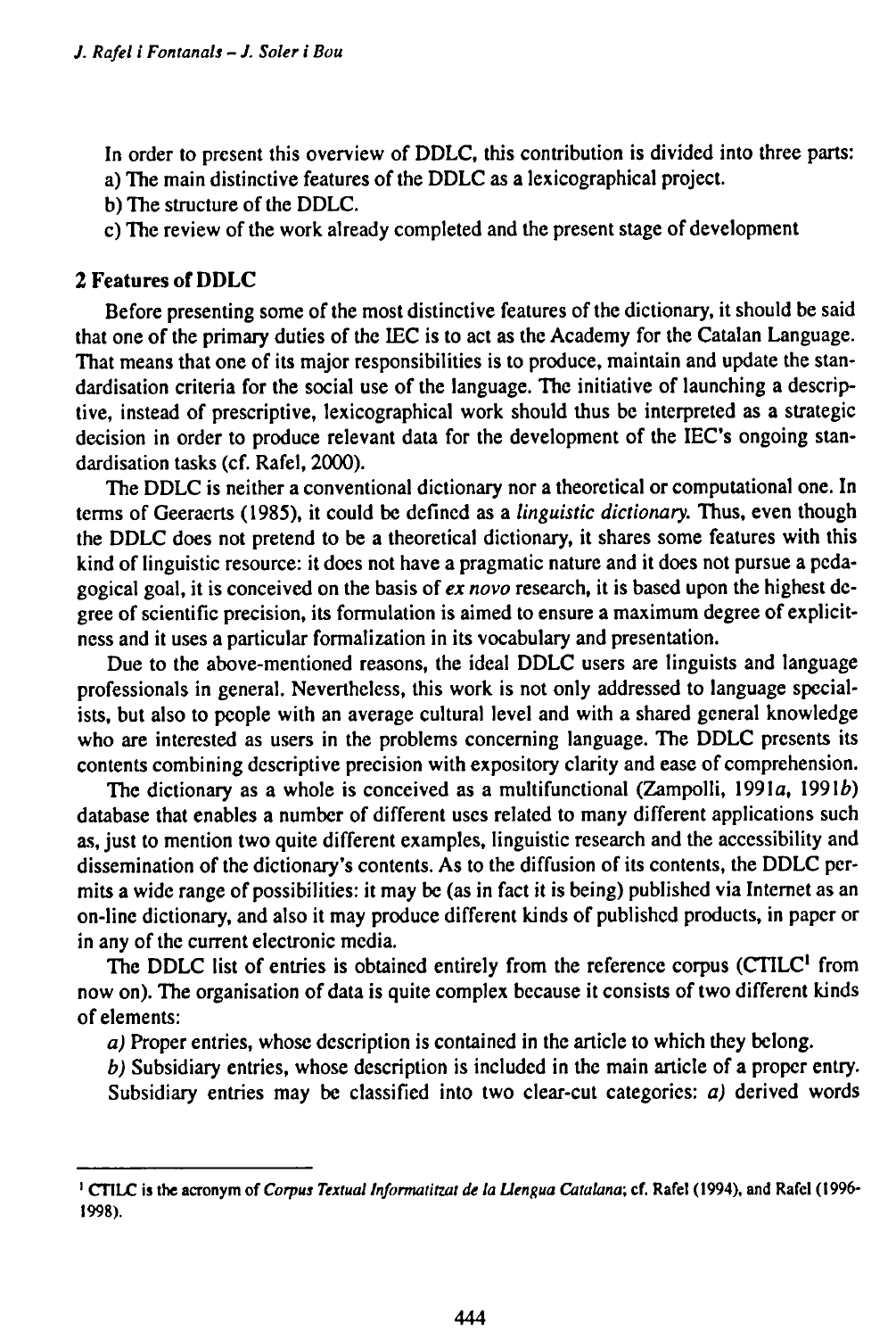formed by one of the seven systematic derivative processes established in the general criteria of the dictionary, and *b)* formal variants documented within the CTILC that may be associated to another form which is considered as a primary entry.

Complex lexical units do not constitute entries by themselves and they are not linked to any particular sense included in the article. They are grouped together in a specific section of the article they belong to in accordance with explicit criteria.

The splitting of entries in entirely based upon strictly formal criteria, which are applied throughout the dictionary with no exception. These criteria are based on the combination of the three structural elements of the word-entry: canonical form, category and inflectional properties. A slight variation in any of these three attributes determines the existence of a differentiated entry, independently of any semantic or diachronic consideration.

Two kinds of constituents are distinguished in the definitions in the DDLC: intrinsic and extrinsic constituents (Rafel, 1989; Soler, 2001). Intrinsic constituents contain the strictly defining elements; while extrinsic constituents contain the selectional restrictions or conditions for the use of the defined form. All extrinsic elements are codified with reference to the syntactic pattern of the definiendum, and they correspond to a certain extent with the concepts of *entourage* (Rey-Debove, 1971) and *contorno* (Seco, 1978, 1979).

For each entry, the DDLC contains quantitative information concerning the real use of the unit in the CTILC. This information is graphically simplified and it indicates one of five possible preestablished ranks.

### 3 Structure of **the** DDLC

The DDLC is made up of a finite number of structural elements organized in a database. Each of these elements is linked in different ways to a reference item: the entry. This link allows us to present these elements structured in a dictionary article, which is the most common way (but not the only one) to present them in an organised structure. We will follow the standard article pattern (shown in Figure 1) as a guide to present the content and the structure of the dictionary.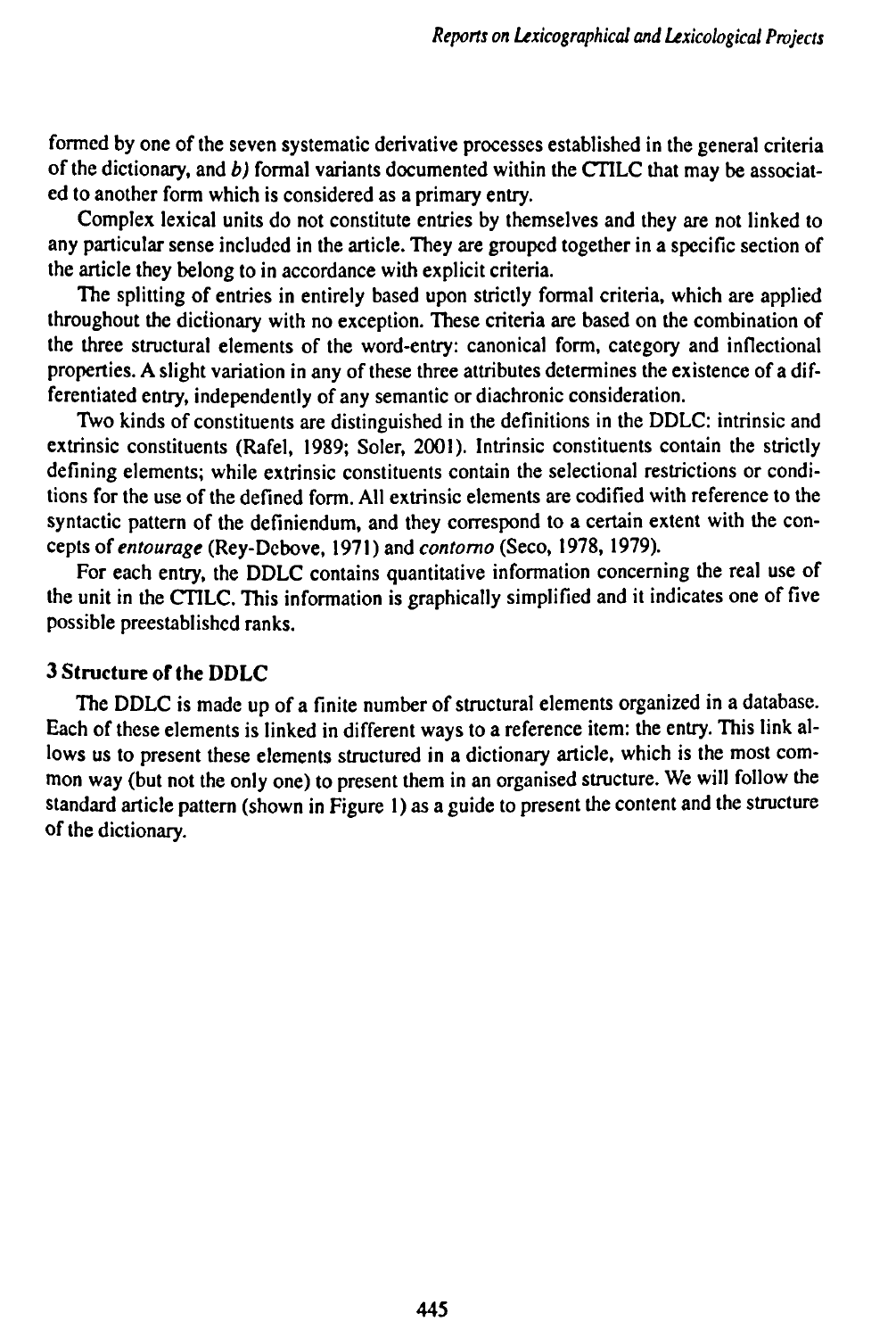

**Figure 1.** Standard DDLC article architecture.

The whole article consists of a number of elements that make up the heading *(entry* "entrada", *category* "categoria", *inflectional information* "inf. flexional", *statistical information* "inf. estad." and *morphological profile<sup>2</sup>* "perfil morf.") and also of some other elements that constitute the body of the article. In the following example we can see two examples of headings of different articles for the words **adob** *m.* 'fertilizer' and **amollar** v. 'to let go of:

<sup>&</sup>lt;sup>2</sup> The morphological profile is indicated for nouns and verbs, but only for those entries with ranks from 1 to 3.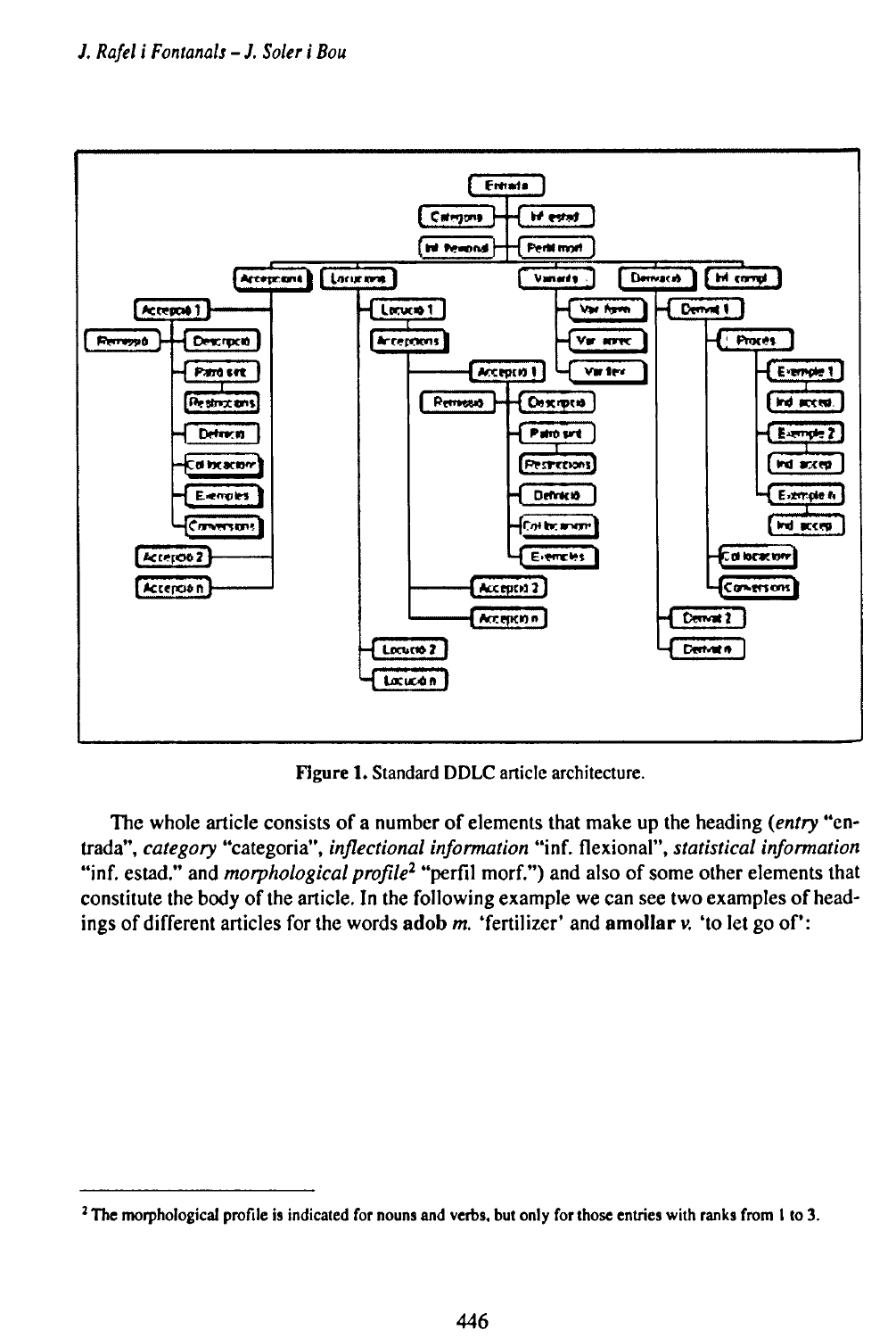«dob *m. (adobti* ••oo N 51 49

**amollar v. CANTAR**  $\bullet\bullet\circ\circ$ 

| R | 63   37 |                 |              |  |   |    |
|---|---------|-----------------|--------------|--|---|----|
|   | $NP$ 61 | $\overline{23}$ | $ 16\rangle$ |  |   |    |
|   | 81      |                 |              |  |   |    |
|   | 29.     | $\overline{23}$ | 24           |  | 6 | -9 |
|   |         |                 |              |  |   |    |

These elements are not equally mandatory or dependent on other elements within the dictionary. Consequently, the dictionary articles may have different degrees of complexity; some articles may be very complex, especially if we consider the potential recursiveness of some of their components, and others may be very simple. There are, nevertheless, a few mandatory elements which must be always present in a DDLC article. As to the heading, the word-form of the entry, the category, the inflectional information (that can be either explicit or implicit), and the statistical information are required. As to the body, every article must have at least one *sense* ("accepció"). This sense may be conveyed by means of: *a)* a lexicographical description section ("descripció"), which entails a set of associated descriptive elements (syntactic pattern, collocations, definition, etc.), or *b)* a *cross-reference* ("remissió") referring to a relevant article or to a descriptive sense in another article of the dictionary.

It should be said that in the DDLC structure a cross-reference is a reference introduced by the indication "Vegeu" (= *Vid,* See). This type of explicit reference must not be confused with the implicit references that usually appear under the form of synonymic or synthetic definitions and which are usually named in conventional dictionaries in the same way ("remissions" in Catalan). Both (cross-references and definitions by synonym) are a part of the referential structure of the dictionary, but they have a very different value: while cross-references are found instead of a description set, a synonym stands for the definition element in this set; thus, they are related to two completely different functions. The existence of crossreferences in the DDLC - in this strict sense - is a consequence of the complex nomenclature that we have referred to when dealing with the general characteristics of the dictionary.

In the body of the article, the *sense* section has a certain complexity. The description set of a sense consists of the following elements: *syntactic pattern* ("patró sintàctic), *semantic* constraints ("restriccions"), *definition* ("definició"), *collocations* ("col·locacions), one or more *examples* ("exemples), and *syntactic conversions* ("conversions").

On the one hand, the syntactic patterns are expressed by a set of positions filled by categorial symbol strings (N, V, Adj, etc.), which can incorporate modifiers in the form of subspecifications (NCOMPT, VPRON, etc.). The elements integrating the pattern can also have the form of subscripts indicating the correference (or the lack of correference) between two or more positions. Finally, every symbol of the pattern can be introduced by a literal word (a preposition, an article, etc.). On the other hand, a few regular syntactic alternations (as for example, a causative transitive construction and the corresponding non-causative intransitive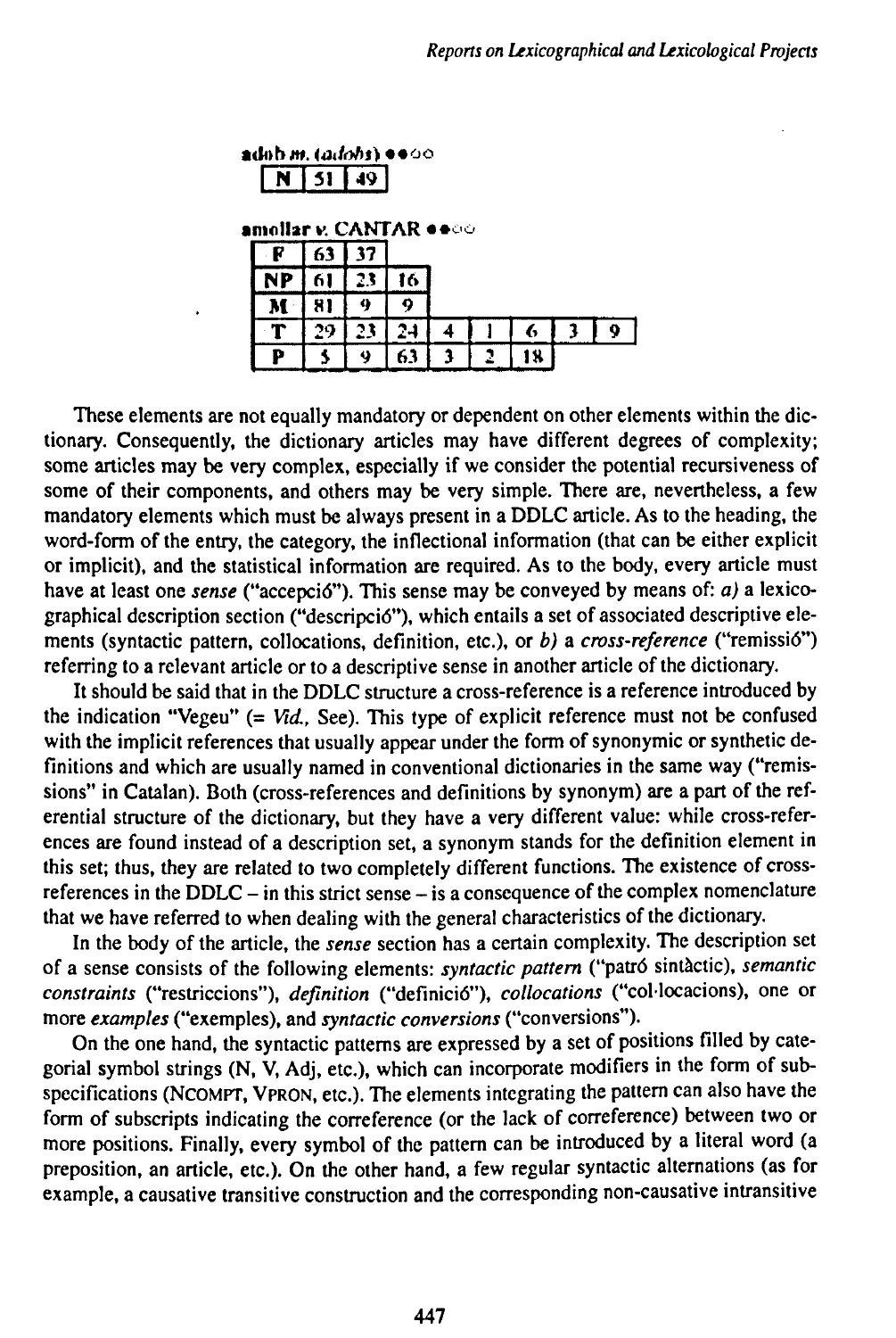one) are described in a related way. Additionally, the lexical or semantic restrictions that apply to the elements of the pattern are also indicated, except for the core element of the pattern that stands for the defined word. We have already referred above to the nature of the definition; but it is worth mentioning at this point that the extrinsic elements included in the definition correspond to specific positions of the syntactic pattern and are used either to attain the semantic refinement of the defining hypernym for the defined word or to syntactically adjust the definition with regard to its related arguments.

Collocations are understood as a group of at least two lexical units frequently co-ocurring in the CTILC due to a certain lexical attraction between them. Given that the meaning of a collocation is a function of the meanings of its components, collocations do not need a specific semantic description as idiomatic constructions.

The examples are always quotations extracted from the CTILC, and they are reproduced without any adaptation nor modification. The selection of the most adequate example to illustrate a specific meaning is based upon a complex series of criteria that we cannot explain in detail in this paper. However, to briefly summarise our procedure, we shall say that it rigorously follows the general principle that the example must contain the necessary and sufficient information to illustrate a particular sense, and that it must not be ambiguous from any point of view. If one sense has multiple patterns, an example for each one is required. The examples are accompanied and identified by a simplified textual reference that provides preliminary information on the origin of the quotation. In the electronic version of the DDLC, the elements coded by this simplified reference can be displayed interactively and the whole bibliographic reference of the work can be accessed on demand.

Syntactic conversions do not entail any kind of complementary description, but they have an example associated to them. The types of conversions that are described in this section **are:** *infinitive noun, participle adjective, interjection noun* **and** *noun interjection.*

As an example of this structural part of the article, we can show the first two senses of the article encetar v 'to begin':

1. [N1 V (N2)]  $\Leftrightarrow$  [N2 VPRON] (N1[humà, esdeveniment]; N2[acció, comunicació]) Iniciar [una acció, una comunicació, que tenen una certa durada]2 ⇔ [Una acció, una comunicació, que tenen una certa **durada]2 iniciar-se. =\* fi -** *(una) conversa,* **-** *el diàleg. Volem encetar aquesta pàgina de critiques de* Ilibres [...] amb un breu comentari de tres Ilibres de l'editorial LaSal [...]. [Aixa (1985): 41, niv. 4, p. 8]. Veiam! parlem d'aquesta guerra. Qui enceta? [Tolzà (1979): T, p. 27]. La fina brisa nova dóna el *seuperfum a la peça extraordinària amb què la plàstica gòtica s'enceta a les Ierres catalanes: la Mare de Déu [...] obra del Mestre Bertomeu [...].* **[Cilici (1957): 73, p. 98].**

**=\*** *adj. La sublevado de Vicàlvaro només dona dos anys de govern progressista, encetais a Catalunya amb les pertorbacions que ressenyem més endavant [...].* **[Romeva (1952): 94, p. 321 ].**

2. [Nl VPRON] (NI [periode]) [Un periode de temps]l començar. *Vàrem passar la nit i va encetar-se el dia.* [Escuder (1980): 79, p. 62].

 $\Rightarrow$  adj. [...] el matí tot just encetat es mostrava lluent de sol, rentat de fresc per la rosada de la nit [...]. [Faner (1984): N, p. 160].

Another section of the DDLC article structure *(phrases* "locucions") is constituted by phraseology and idiomatic constructions. This section contains any combination of lexical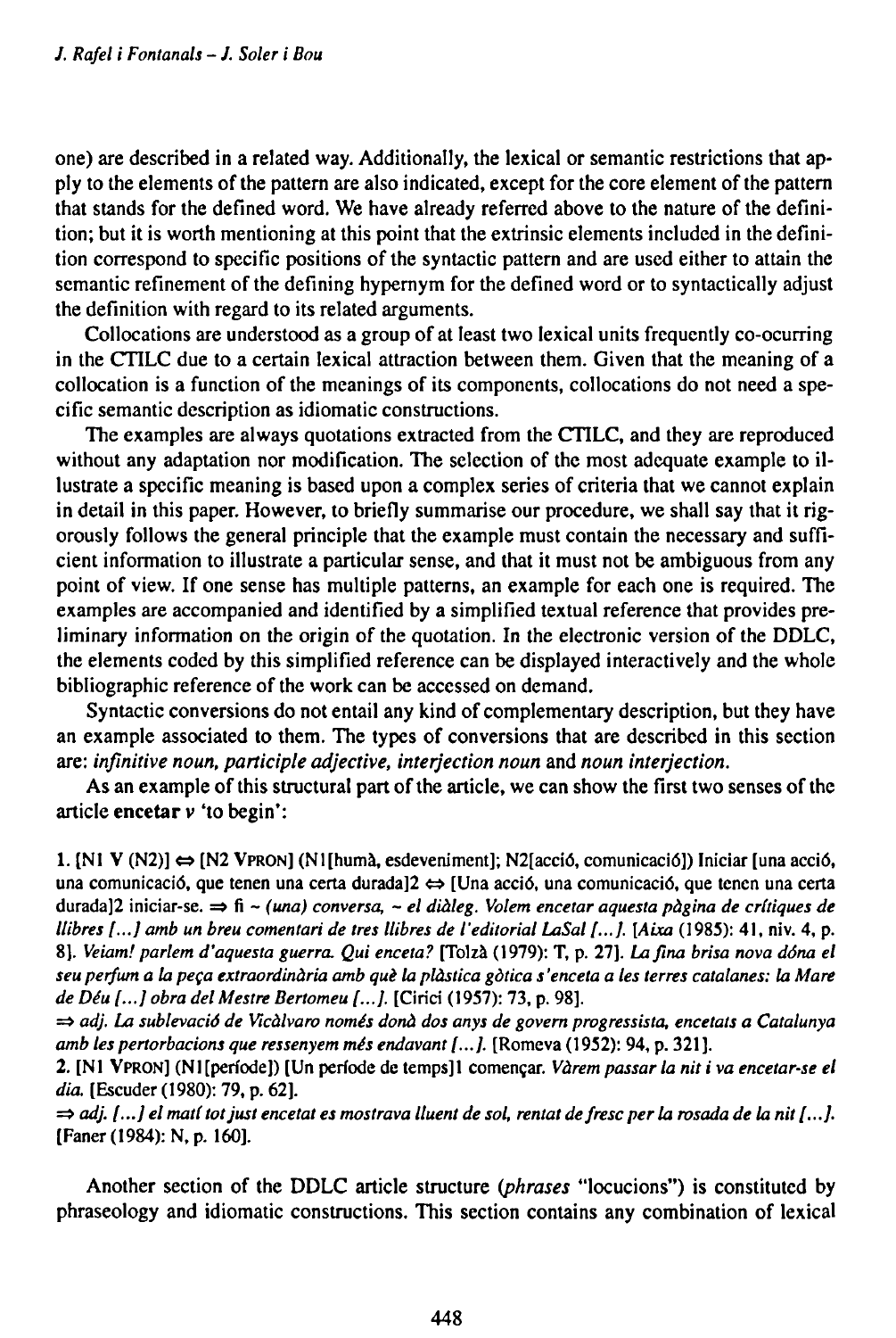elements the meaning of which cannot be directly inferred from that of its components. Idioms included in the dictionary display several syntactic functions; there are nominal, adjectival, verbal, adverbial, prepositional, conjunctive and interjectional idioms. These units are treated as subordinate pieces of information within a main entry framework. More precisely, they are described in the article corresponding to their entry of reference; every idiom or phrase, on the other hand, can have one or more senses and every sense consists of the same (except for the syntactic conversions) subordinate structural elements as the senses directly related to the entry. This section of the article can be seen in the example of amollar v. 'to let goof:

• amollar el xot *loc. verb.* [Nl LOC] (NI [humà]) Expressar vehementment els pensaments continguts. [...] no s' hy podian acostar de mitg' hòra lluñy, perque tot ho passave per un desaire, emb una llengo de fòc, qui teyave cantons, y en amollar en es xòt tot eran botas y carratélls, y altres hérbas [...]. [Aguiló (1834): N, p. 10].

• amollar la corda *loc. verb.* [NI LOC *(a* N2)] (Nl[humà]; N2[humà, facultat humana]) Afluixar la **corda** *(loe). Ab la temensa que vos duya l'ermità, si vós li haguessiu posat carota, s'haurla aguantat una passada... pot ¿ssere [...J. Mes vós li amollareu deseguida tota la corda y...* **[Albert Paradfs2** (1905): N.p. 291].

• amollar les brides *loc. verb.* [Nl LOC *(a* N2)] (Nl[humà]; N2[humà, facultat humana]) Afluixar la **corda** *(loc). Portem el nostre tresor en vasos trencadissos;fora, dones, imprudencia entrar pel carni de* la vida amollant les brides a les nostres passions. [Comerma (1933): 23, p. 101]. Saber ser jove no val gaires penes, | ni té mèrit que deixi satisfet; | sols amollant la brida de les venes | l'empenta dels pocs *anys t'ho dónafet.* [Sagarra (1928): P, p. 186].

• no amollar prenda *loc. verb.* [NI LOC] (NI [humà]) No dir res comprometedor. *Lo que ell no amo*lla prenda. Bé n'hi he tirades, d'indirectes, però com si no-res: o no ho entén, o no ho vol entendre. [Tous1 (1947): T, p. 90].

The section *of variants* ("variants") encompasses three types of subelements: *lhe formal variants* of the entry ("var. formais", i. e. regional, social, etc. variants of the entry attested in the CTILC); the *appreciative* or *intensive derivatives* ("var. apreciatives", i. e. diminutive, augmentative, etc. forms of the entry), and the inflectional variants not foreseen in the inflectional pattern associated with the entry. Examples of the different kinds of variants can be seen in the articles of albercoc  $m$ . 'apricot' (formal variants), agradar  $v$ . 'to like' (formal and inflectional variants) and abric m. 'coat' (formal and appreciative/intensive variants):

VAR.: • abercoc, • abrecoc, • abricoc, • albarlcoc, • alberoc, • arbrecoc, • bercoc, • obrecoc.

**VAR.: • gradar;** *agraes* **2pi,** *agra* **3pi,** *agraen* **6pi,** *agradavi* **3ii,** *agradavin* **6ii,** *agràdia* **3ps,** *agrae* **3ps,** *agrat* **3ps,** *agradassen* **6is.**

VAR.: • abrigo; abrigas, abrigó, abrigot, abriguet.

The section on *derivation* "derivació" includes all the highly regular morphological derivatives sharing the same stem (or the classical form of the same stem, in the case of neo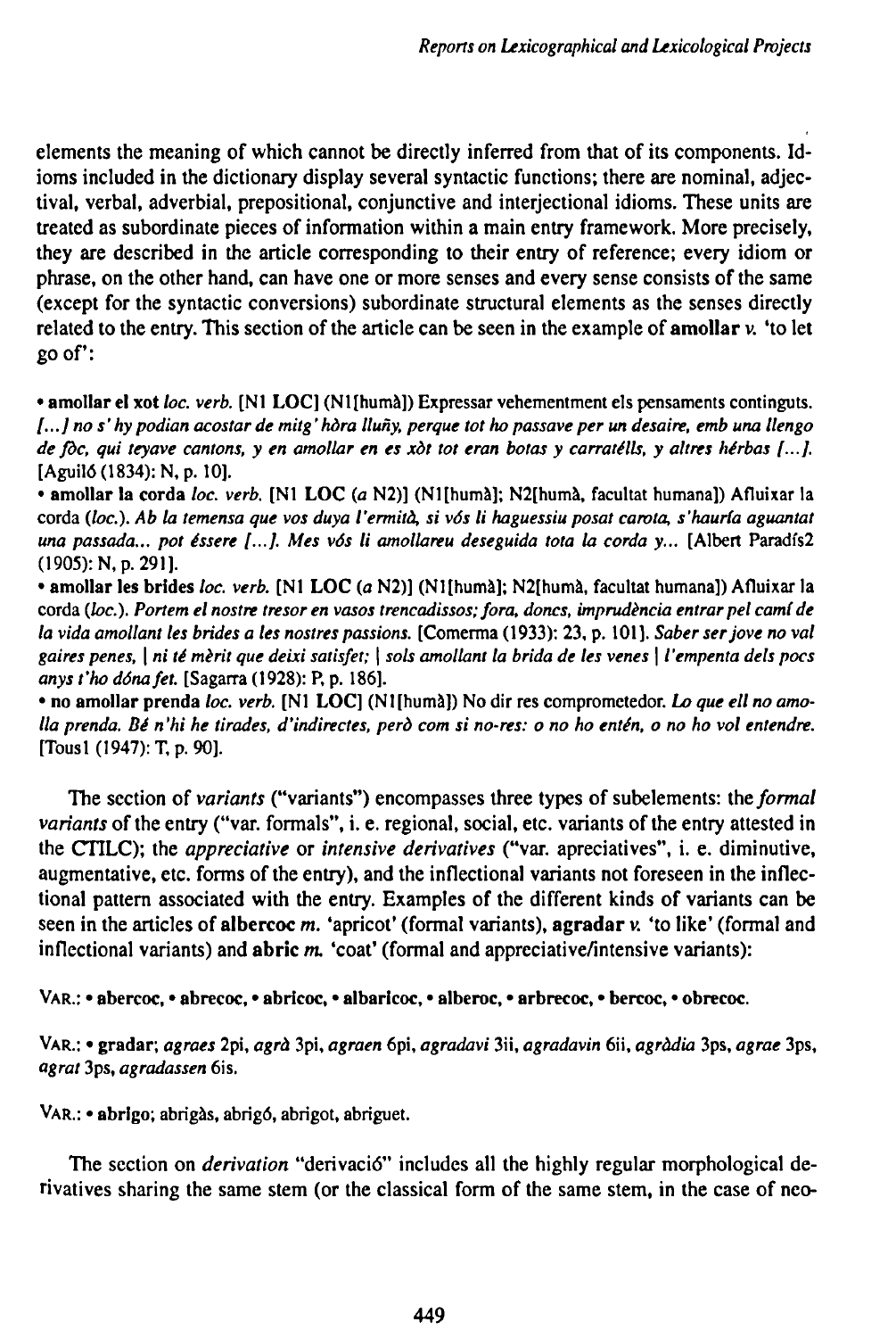classical formations) as the word entry. Every derivative unit included has a maximally predictable meaning, because it is the result of an entirely regular derivative process (in terms of semantics, morphosyntax and phonology). Seven derivative processes with the specification of the affixes that can perform them have been established in order to avoid subjective decisions on the part of the lexicographers. For this reason, each derivative process is clearly defined on the basis of the type of transformation that it performs, the category and the meaning of the derivative it produces by means of **a** formulaic definition. Each unit is tagged with the number corresponding to its derivative process ("procés"), and as many examples as different senses conveyed by the derivative are taken as illustrating input coming from the CTILC. This section (if necessary) also contains collocations and conversions. An example of this section can be seen in the article of **amollar** v. 'to let go of, with two nominalizations:

• amollada/ (procés 6) *Concretamela ¡'amollaren 10perdias de les 20 aconseguides entre ICONA i la societal- la diferencia es deu <sup>a</sup> les baixes produ'ides quan s'estoven preparant per l'amollada -. [Uum* (1981): 41, niv. 1, p. 8] (acc. 2c). *Contemplant el moviment de corrióles que pujaven i baixaven, la issada i ¡'amollada, l'entrada i la sortida dels carros, passava hores entretingudes.* [Pía (1934): N, p. 76] (acc. 4a).

• amollament *m.* (procés 6) *La humilitat de Verdaguer, en qui vosaltres ijo pensem arribáis aqui, la seva terrible i documentada confessió [...], passa llampeguejant, tiesta i maligna com d'un gran espadatxí, de l'amollament a l'atac.* [Triadú (1961): 86, p. 23] (acc. 5c).

Finally, the article includes in a specific section of *complementary information* ("Inf. compi.") all the lexical information related to the meanings and phraseology of an entry that has not been documented in the CTILC, but appear in one or more of the 13 dictionaries taken into account as subsidiary sources of the DDLC. These dictionaries, which were selected from the most significant Catalan dictionaries from xixth and xxth centuries, constitute the "lexicographical corpus" of the DDLC and have been integrated in the BDLex database (Sanromà, 2004). The relevant list of dictionaries, with their abbreviations, is the following:

- DMFC Febrer i Cardona, A. "Diccionári menorquí españól francês y llatí". [manuscript, beginnig of xixth century].
- DEBJ Esteve, J.; Bellvitges, J.; Juglà, A. *Diccionario catalan-castellano-latino.* 1803-1805.
- DLCL Labèrnia, P. *Diccionári de la ¡lengua catalana: ab la correspondencia castellana y Ilatina.* 1839-1840.
- DMCF Figuera, P. A. *Diccionári maüorqui-casteüa.* 1840.
- DVCE Escrig, J. *Diccionario valenciano-castellano.* 1851.
- Amengual, J. J. *Nuevo diccionario mallorquin-castellano-latin.* 1858.
- DMCT [Tarongí <sup>i</sup> Cortés, J.]. *Diccionári maUorqul-casteüá.* 1878.
- DGMG Martí <sup>i</sup> Gadca, J. *Novísimo diccionario generai valenciano-castellano.* 1891.
- DCVB Alcover, A. <sup>i</sup> Moll, F. de B. *Diccionári Català-Valencià-Balear,* 1926-1962.
- DPCV Valles, E. *Pal-las: diccionári català-castellà-francés: amb vocabularis castellà-català francès-català.* [1927].
- DGLC Fabra, P. *Diccionári general de la ¡lengua catalana.* Barcelona, 1932.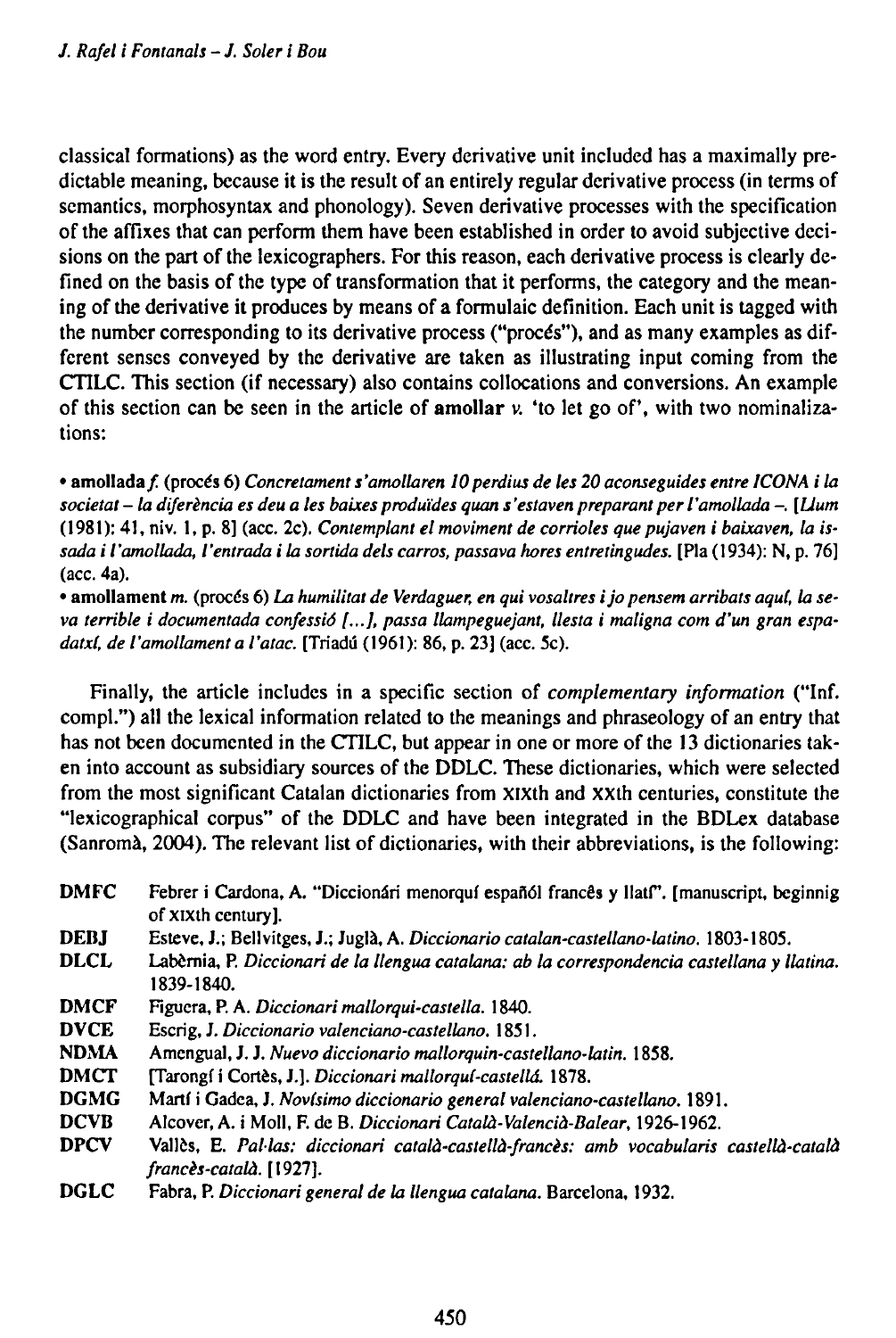## **DGFP Ferrer Pastor, F.** *Diccionari general,* **1985. DIEC Institut d'Estudis Catalans.** *Diccionari de la ¡lengua catalana,* **1995.**

**Each item of complementary information is accompanied by one of the above abbreviations indicating the dictionary from where it was taken. In the cases in which the information included does not match with the entry of DDLC, the entry of the dictionary where the infor**mation can be looked it up is also indicated. We can see an example of this section in the arti**cle amollar v. 'to let go of:**

COMPL.: [El bestiar] pasturar furtivament en [un camp on encara s'ha de collir la collita] [DGMG]; [El **vi] esbravar-se [DCVB]; [El temps] abonançar-se [NDMA]; [Un arbre] abaixar-se de les branques per** l'excés de fruita o per altra causa [DCVB]; [Un cos, una superfície tous] cedir a la força o a la pressió **[NDMA]; Adquirir dcsimboltura o soltesa [a fer una cosa, en l'expressió, en una activitat] [DCVB, NDMA]; Arrancar a córrer [DCVB, DGMG, NDMA]; Deixar anar la vela fins que tingui el moviment** necessari per a prendre el vent com cal [DCVB]; Deixar l'atenció al govern d'una nau quan va vent en **popa [DGFP]; Deixar sense subjectar [un estrai, una burda] per donar-li pintura o quitrà [DCVB]; Descomptar [a algú] [una part del que havia de pagar] [DCVB]; Dir mentides [DCVB]; Disparar [una ar**ma] [NDMA]; Jugar [una carta inferior a la que va jugada] quan se'n tenen de superiors, en el joc del **revessí [DGMG, NDMA, DVCE, DLCL]; Perdre la vergonya o un altre motiu d'aturament [DCVB, NDMA]; Plegar de la feina [DCVB]; Relaxar [una imposició, una norma] [NDMA]; amollar el xot** loc. verb. Adquirir desimboltura o soltesa [NDMA]; amollar el xot loc. verb. Lliurar-se a un vici, a una **passio, a un sentiment [NDMA]; amollar el xot** *loc. verb.* **Plorar abundantment per un patiment contingut [NDMA]; amollar la cadelleta** *loc. verb.* **Xerrar molt [DMCT, NDMA, DMCF]; amollar les rodetes** *loc. verb.* **Parlar massa [DGMG]; no amollar** *loc. verb.* **Resistir, no servar respecte [a algú] [DMCT, NDMA, DMCF]**

**In order to complete this general review of the DDLC structure, we should mention two tags: the** *non-standard* **and the** *not-documented* **labels present in the CTILC. The non-standard label (which has the form of "•") indicates that the descriptive information included in and below the marked element is not accepted by (or simply not included in) the current standard norm (as established in the DIEC). This label may affect several elements of an arti**cle, and, moreover, it is always inherited by all the elements in lower levels of any of the in**formational structures already described. Thus, if the non-standard label is placed in front of** the entry, it affects the entire article, if placed in front of a sense, it affects all the elements of **the sense; however, when placed in front of a syntactic pattern, it affects only this pattern, and, if it is indicated just before a variant, it affects only this variant.**

**The purpose of the not-documented information mark is to include information that, even though it does not appear in the CTILC, is necessary for the descriptive coherence of the dictionary. Generally, the use of this label is limited to the function of completing syntactic regular** alternations with a syntactic pattern (for example:  $[N1 \text{ V} (N2)] \Leftrightarrow {}^{\circ}[N2 \text{ VPRON}])$ , or of **including the feminine/masculine form of a noun entry denoting people (for example: creditor** *m.* **"erediterà/ ). The use of this label is infrequent, because the cases in which this specific circumstance occurs are few.**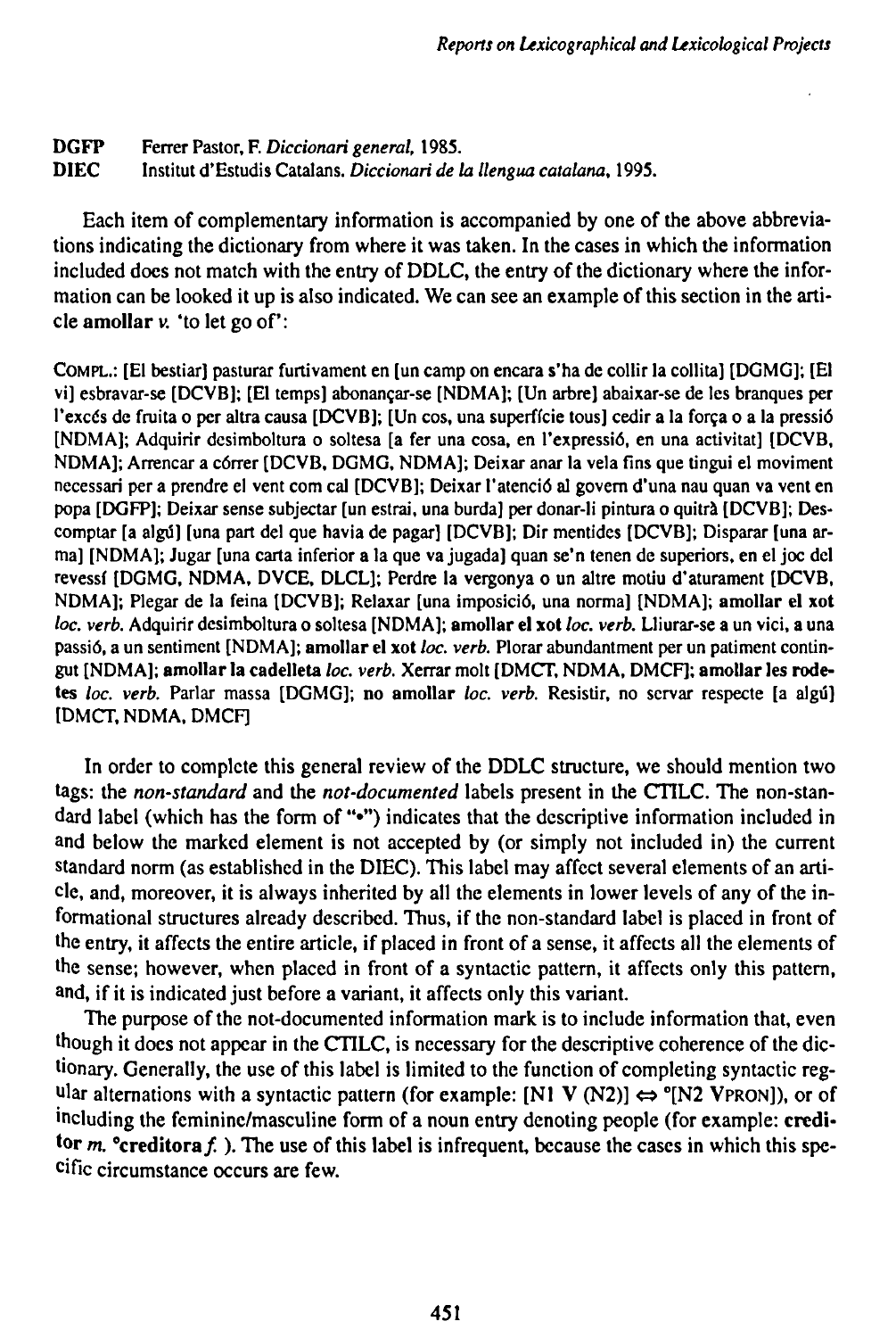# 4 Work already done on the DDLC and present stage of development *4.1 Preparatory phase*

The preliminary work on the DDLC started in 1998, once the compilation of linguistic resources (CTILC and BDLex) was finished. The following was done:

*a)* Establishment of the list of CTILC lemmas to be included in the DDLC nomenclature. This list contains about 95,000 lemmas retrieved from the CTILC which were selected according to frequency and distribution criteria. The final number of entries may be slightly different because of the necessary adjustments between both entities (lemmas and dictionary entries) which imply some incorporations or suppressions during the writing process.

*b)* Systematization of the lexicographical criteria to be applied in the compilation of the dictionary.

*c)* Drafting of sample articles. Parallel to the systematization of lexicographical criteria, we wrote 600 samples that constituted a workbench for the testing of the initial criteria and the computer tools that were being implemented as a part of the lexicographical workstation at that time. This interaction allowed us to adjust these criteria to make them more suitable to the production phase of the writing task. Obviously, we tried to include a varied and exhaustive series of prototype articles in order to constitute a valid representation of all the issues involved in the lexicographic description.

*d)* The constitution of the lexicographical workstation. Together with the two previous activities, we developed the lexicographical workstation. This platform is the result of the modular integration of different components, such as databases, user-friendly tools for writing the dictionary, resources allowing the control and the validation of the whole process, computer programs used for assistance, modules of internal data transfer, operating systems, and so on. Thus, the lexicographers had, and still have, immediate access from their workstation to all the necessary elements to perform their individual work: the tools for writing as well as the linguistic resources.

# *4.2 Dictionary-makingprocess*

Having finished the preparatory phase, in 1999 we started the systematic writing of the dictionary. One of the most important features that distinguishes the DDLC from the majority of conventional dictionaries is that the dictionary-making process does not follow a pure alphabetic progression. Starting from alphabetic criteria as a primary selection filter for the entries to be described, in the same work package we also deal with the entries that are morphologically and/or semantically related to the selected entry. Thus, each lexicographer simultaneously deals with all the entries which are related according to these criteria; for example, when, by following alphabetical order, the entry *adulació* 'adulation' was reached, a list of 45 entries were added to this one in order to constitute the entire work package; these series of entries, assigned to a single lexicographer, contained the morphologically related entries *oí adulado* (i. e. *adulador, adulaire, adular, adulatori),* and other entries that share at least one sense with *adulació* (i. e. *afalagar*, *alabar*, *elogiar*, *lloar*, and their morphological derivatives). From a methodological point of view, this is a succesful mechanism in order to avoid or, at least, to dramatically reduce, the lack of coherence often characterising dictionaries.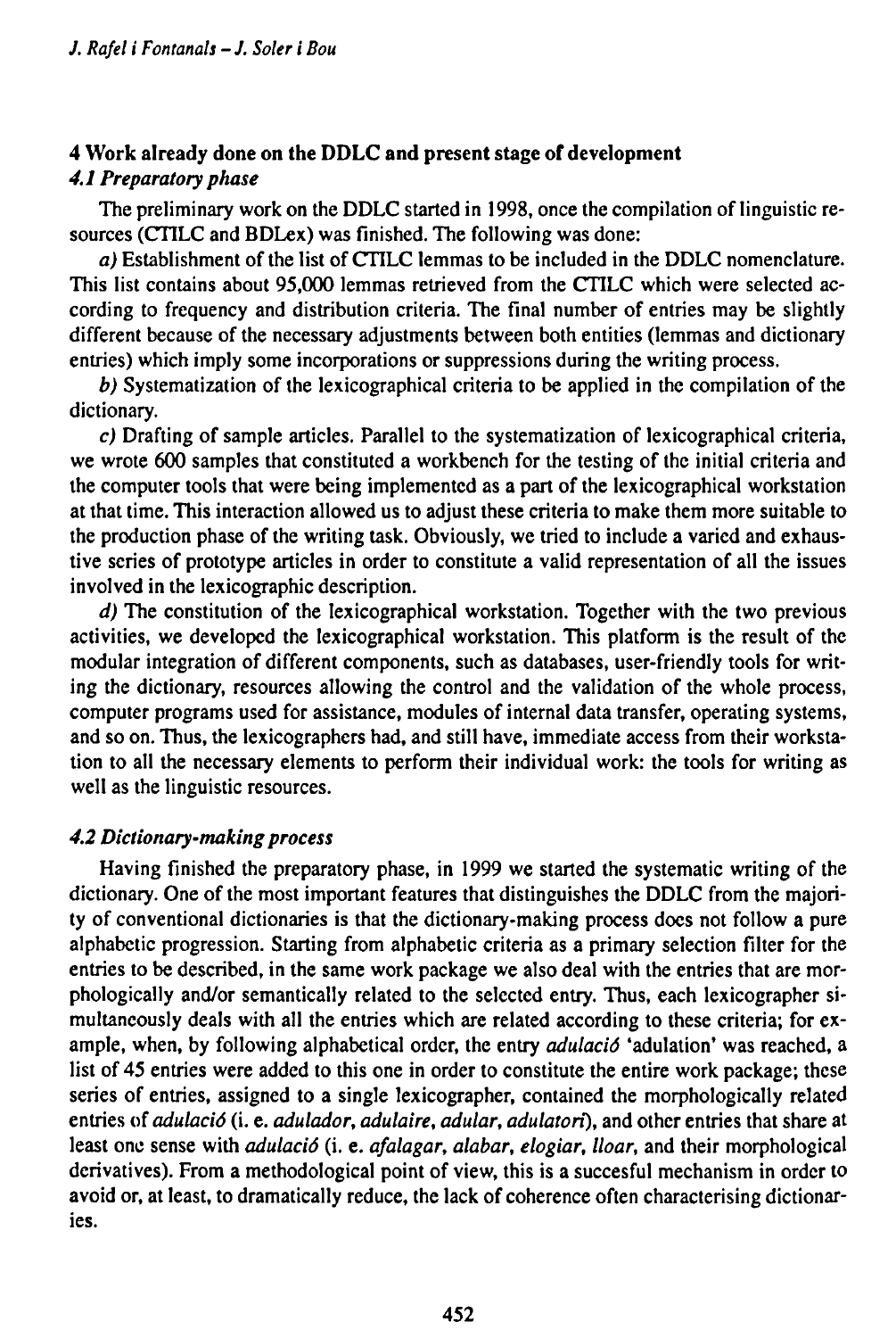**One of the major concerns for the project managers is also to monitor the production results during the writing procedure, both from the quantitative and the qualitative point of view. This control is carried out by two means:** *a)* **through weekly meetings of every lexicographer with the coordinator and the editor of the dictionary, in order to discuss the issues raised during the preparation and the writing process of the articles; and** *b)* **through the statistical control of the rate of production of articles; which allows the project managers to follow up (with daily updated data) on the quantitative results of the work both for the team as a whole and for each individual lexicographer.**

**Finally, another important task for the project follow-up is the structural validation of the written entries. This is an operation carried out on the articles already written and consists of the systematic checking of the application of the criteria and also of the validation of the structural coherence of the whole dictionary.**

### *4.3 The electronic version ofDDLC*

**From the beginning of the project, we have made the part of the dictionary already written available to the public. This strategy of disseminating the work fits in perfectly with the general philosophy of the project. Electronic and dynamic publication of results that increase daily and free on-line access to the DDLC data are fully consonant with our methodology, the agenda and the above-mentioned innovative approach. After having obtained quite a large amount of data, in February 2005 we put the dictionary contents on-line, at the address http://dcc.iec.cat/ddlc.**

**The electronic edition contains <sup>a</sup> core module - with the dictionary articles - and some complementary modules such as a brief presentation and a detailed user's guide. All queries directly apply to the dictionary database and, for this reason, the electronic version is constantly updated: the number of articles increases as the writing of a work package is finished. Moreover, the homepage also includes a contact link waiting for the users' comments about the articles published in the DDLC, which will be used in order to answer all questions with regard to the structure and criteria used in the dictionary.**

**One of the major achievements of the electronic version is to give a public and dynamic access to the DDLC reflecting not only the relationship among elements belonging to a single article or to different articles, but also the references to complementary external items (such as descriptive criteria, corpus quotations references, etc.) by means of active links. In this sense, the electronic version of the DDLC is the most suitable format to dynamically publish the results during the writing process of the dictionary. It is also the most suitable format for browsing through articles according to their the data structure (in that it allows some of the internal links in the dictionary to be seen externally) and also because it enables final users to interact with the data and gives them access to a real-time updated online version of the work.**

# **5 Conclusions**

**The general review of the main characteristics of this project allows us to conclude that the DDLC has important differences with regard to dictionaries produced by conventional**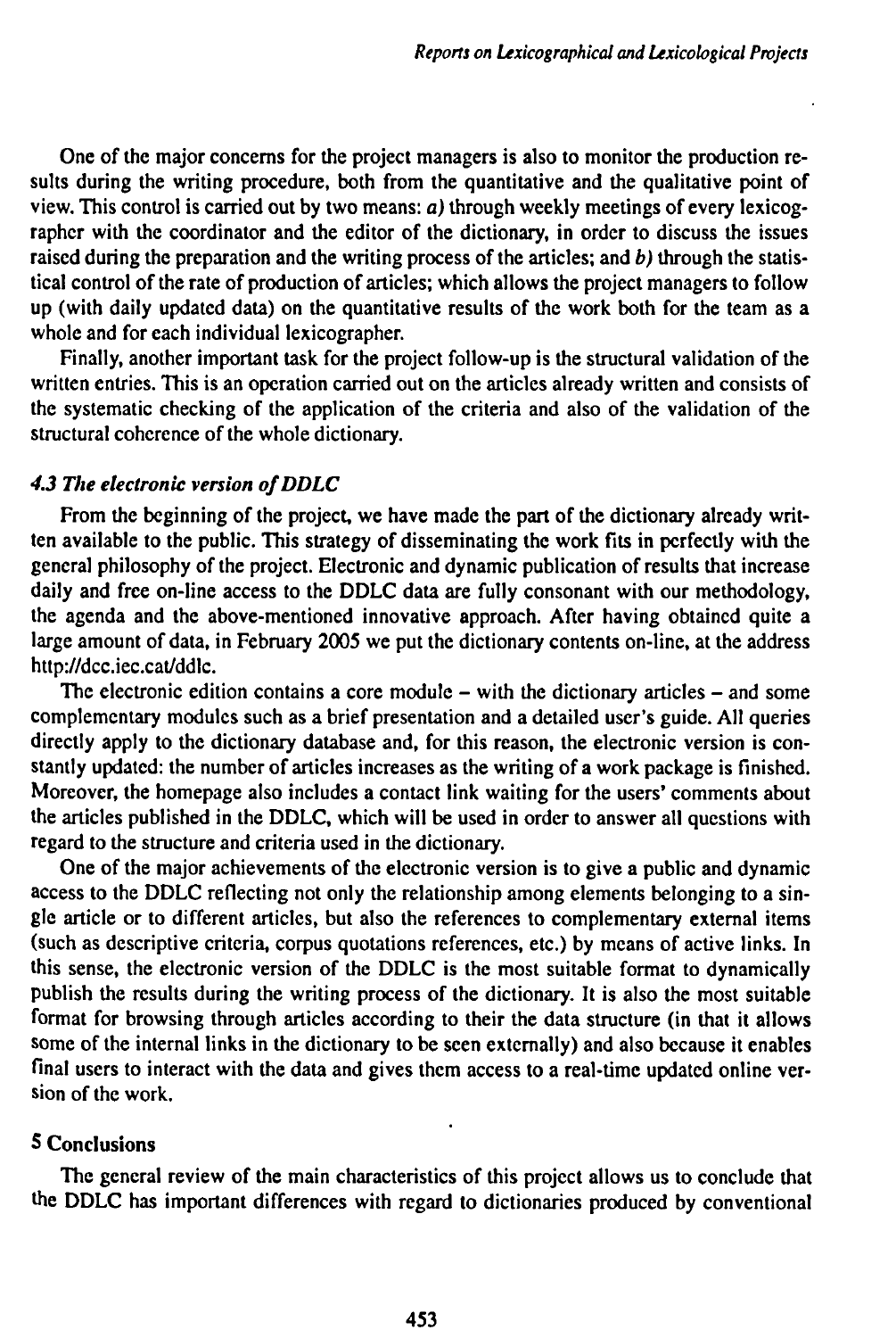lexicography. Since the DDLC was conceived from the very beginning as a multifunctional lexical database, the dictionary that we have presented in this paper must be considered as just one of the several possible outputs of the project. As a lexical database, the DDLC goes beyond a conventional dictionary, and it satisfies all the requirements of linguistic resources (accessibility, reusability, documentation, formalization of data, maximum explicitness, etc.). Furthermore, this strategy incorporates some innovations in dictionary making such as: a permanently updated version of all the already written dictionary articles accessible via Internet, structural validation of the data in the dictionary-making process, and quantitative control of the work done, among others. Thus, the DDLC can be considered an advanced lexicographical project that benefits from descriptive linguistics and computational lexicography.

### References

A. Dictionaries

- DCVB = ALCOVER, A. M. & MOLL, F. de B., *Diccionari català-valencià-balear* (10 vol.), Palma de Mallorca: Editorial Moll, 1926-1962.
- DGLC = FABRA, P., *Diccionari general de la ¡lengua catalana,* Barcelona, Llibreria Catalonia, 1932.
- DIEC = INSTITUT D'ESTUDIS CATALANS, *Diccionari de la llengua catalana,* Barcelona [etc.]: Edicions 62 [etc.], 1995.
- DECLC = COROMINES, J., *Diccionari etimologie i complementari de la llengua catalana* (9 vol.). Barcelona: Curial / Caixa de Pensions "La Caixa", 1980-1981.

### B. Other Literature

Alsina, V. & DeCesaris, J. (eds.) (2001), *Estudis de lexicografia,* Barcelona, Universität Pompeu Fabra. Battaner, P. & DeCesaris, J. (eds.) (2004), *De lexicografia. Actes del 1 Symposium Internacional de Lexicografia (Barcelona, 16-18 de maig de 2002),* Barcelona, Universität Pompeu Fabra.

- Geeraerts, D. (1985), 'Les données stéréotypiques, prototypiques et encyclopédiques dans le dictionnaire', *Cahiers de Lexicologie,* 46,1, pp. 27-43.
- Rafei, J. (1989), 'Sobre la normalització dels diccionaris Catalans: els elements intrínsecs <sup>i</sup> extrínsecs en les definicions lexicogràfiques', in *La Corona d'Aragó i les llengües romàniques. Miscellània d'homenatge per a Germà Colon,* Tübingen: Gunter Narr.

Rafei, J. (1994), 'Un corpus general de referencia de la llengua catalana', *Caplletra,* 17, pp. 219-250.

- Rafei J. (2000), 'El Corpus Textual Informatitzat de la Llengua Catalana i l'activitat lexicográfica de l'Institut. Aspectes descriptius i aspectes normatius', Jornades per a la Cooperació en l'Estandard*ització Lingüística,* Barcelona, Institut d'Estudis Catalans, pp. 197-205.
- Rafei, J. (2005), *Lexicografia,* Barcelona, Universität Oberta de Catalunya.
- Rafei, J. (dir.) (1996-1998), *Diccionari de frequencies.* 3 vols + 2 CD-ROM, Barcelona: Institut d'Estudis Catalans.
- Rey-Debove, J. (1971), *Etude linguistique et sémiotique des dictionnairesfrançais contemporains.* The Hague, Mouton.
- Sanroma, R. (2004), 'Constitució <sup>i</sup> explotació d'una base de dades lexicográfica (BDLex)', in Battaner, P. & DeCesaris, J. (eds. ) (2004), pp. 741-754.
- Seco, M. (1978), 'Problemas formales de la definición lexicográfica', in *Estudios ofrecidos a Emilio Atareos Uorach, 11,* Oviedo, 217-39 [reprinted in Seco, M. (1987), 15-34].
- Seco, M. (1979), 'El 'contorno' en la definición lexicográfica', in *Homenaje a Samuel Giti Gaya (in memoriam),* Barcelona, pp. 183-191 [reprinted in Seco, M. (1987), 35-45].
- Seco, M. (1987) *Estudios de lexicografía española,* Madrid: Paraninfo.
- Soler, J. (2000), 'Producing LRs in Parallel with Lexicographic Description: the DCC Project', in